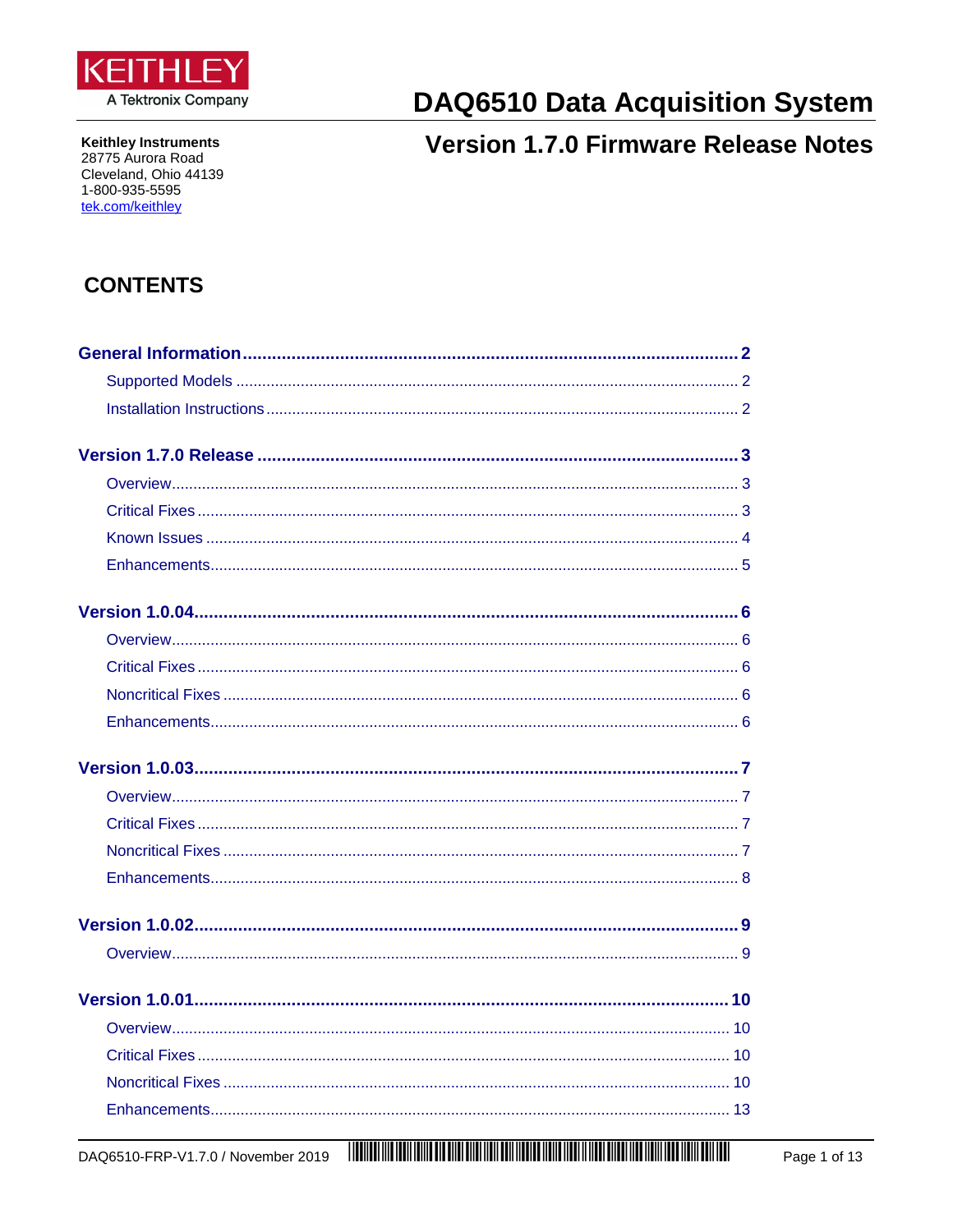## <span id="page-1-0"></span>**GENERAL INFORMATION**

#### **SUPPORTED MODELS**

This firmware is used on the following Keithley Instruments product models:

Model DAQ6510 Data Acquisition and Multimeter System

#### <span id="page-1-1"></span>**INSTALLATION INSTRUCTIONS**

#### **Firmware upgrade and downgrade instructions**

**Do not turn off power or remove the USB flash drive until the upgrade process is complete.**

#### *From the front panel:*

- 1. Copy the firmware upgrade file (. upg file) to a USB flash drive.
- 2. Verify that the upgrade file is in the root subdirectory of the flash drive and that it is the only firmware file in that location.
- 3. Disconnect any terminals that are attached to the instrument.
- 4. Turn the instrument power off. Wait a few seconds.
- 5. Turn the instrument power on.
- 6. Insert the flash drive into the USB port on the front panel of the instrument.
- 7. From the instrument front panel, press the **MENU** key.
- 8. Under System, select **Info/Manage**.
- 9. Choose an upgrade option:
	- To upgrade to a newer version of firmware: Select **Upgrade to New**.
	- To return to a previous version of firmware: Select **Downgrade to Older**.
- 10. When the upgrade is complete, reboot the instrument.

A message is displayed while the upgrade is in progress.

For additional firmware installation instructions, refer to the "Upgrading the firmware" topic in the "Maintenance" section of the *Model DAQ6510 Data Acquisition and Multimeter System Reference Manual* (document number DAQ6510-901-01). This manual is available online at [tek.com/keithley.](https://www.tek.com/keithley)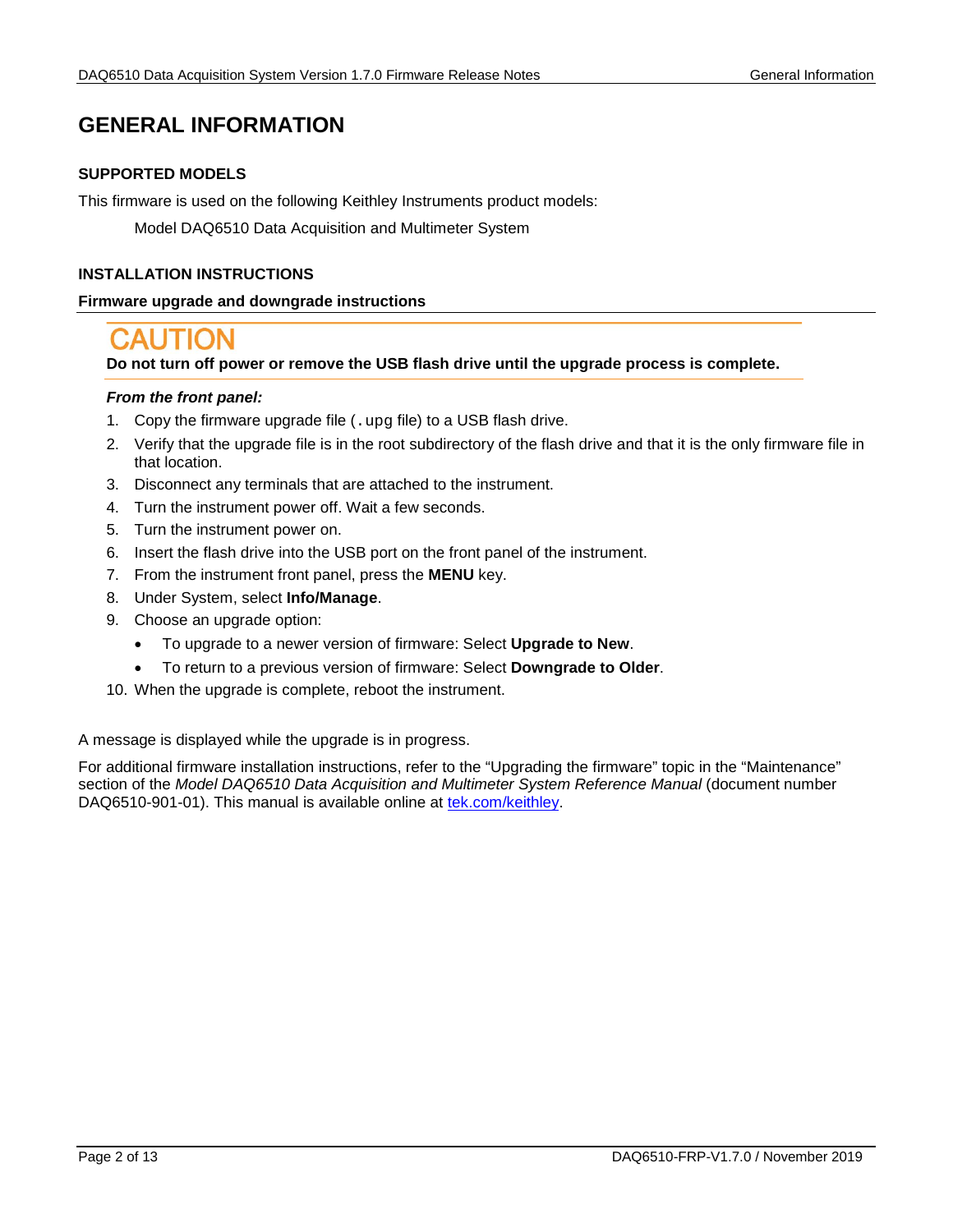## <span id="page-2-0"></span>**VERSION 1.7.0 RELEASE**

#### <span id="page-2-1"></span>**OVERVIEW**

Version 1.7.0 is a significant maintenance firmware release for the DAQ6510 that brings numerous updates along with stability and reliability improvements. See the *Model DAQ6510 Data Acquisition and Multimeter System Reference Manual* (document number DAQ6510-901-01) for more information.

### <span id="page-2-2"></span>**CRITICAL FIXES**

| <b>Reference number:</b> | AR55036, AR62150, NS-339                                                                                                                                                                                                                                                                                           |
|--------------------------|--------------------------------------------------------------------------------------------------------------------------------------------------------------------------------------------------------------------------------------------------------------------------------------------------------------------|
| Symptom:                 | Repeated creation and deletion of user-defined buffers may cause out-of-memory<br>errors. Error messages indicating the maximum size for buffers being created are<br>wrong and provide misleading guidance.                                                                                                       |
| <b>Resolution:</b>       | Reading buffer memory management now allows users to easily allocate the<br>largest size available when creating a reading buffer. Documentation has been<br>clarified to explain the creation process. Improved buffer memory management<br>also greatly reduces the possibility of getting out-of-memory errors. |
| Reference number:        | AR56349, AR60259, NS-929                                                                                                                                                                                                                                                                                           |
| Symptom:                 | USB communication issues.                                                                                                                                                                                                                                                                                          |
| <b>Resolution:</b>       | To better accommodate the variety of VISA installation options available to<br>users, the STALLing USBTMC is not active as it had been before.                                                                                                                                                                     |
| Reference number:        | AR61116, AR62660, NS-529, NS-1558                                                                                                                                                                                                                                                                                  |
| Symptom:                 | Repeatedly saving a buffer to a file on a USB flash drive using the<br>buffer.saveappend command eventually causes Error 2203, "Cannot open<br>file."                                                                                                                                                              |
| <b>Resolution:</b>       | This issue has been corrected.                                                                                                                                                                                                                                                                                     |
| Reference number:        | AR62310                                                                                                                                                                                                                                                                                                            |
| Symptom:                 | Exercising various combinations of front panel settings for the Event Log may<br>cause the front panel to lock up.                                                                                                                                                                                                 |
| <b>Resolution:</b>       | This issue has been corrected.                                                                                                                                                                                                                                                                                     |
| <b>Reference number:</b> | AR61734, NS-1097                                                                                                                                                                                                                                                                                                   |
| Symptom:                 | Pressing a shortcut while the swipe screen is moving causes the instrument to<br>become inoperable.                                                                                                                                                                                                                |
| <b>Resolution:</b>       | This issue has been resolved.                                                                                                                                                                                                                                                                                      |
| Reference number:        | AR61766, NS-1049                                                                                                                                                                                                                                                                                                   |
| Symptom:                 | Graph is unresponsive to touch after some screen input sequences.                                                                                                                                                                                                                                                  |
| Workaround:              | This issue has been resolved.                                                                                                                                                                                                                                                                                      |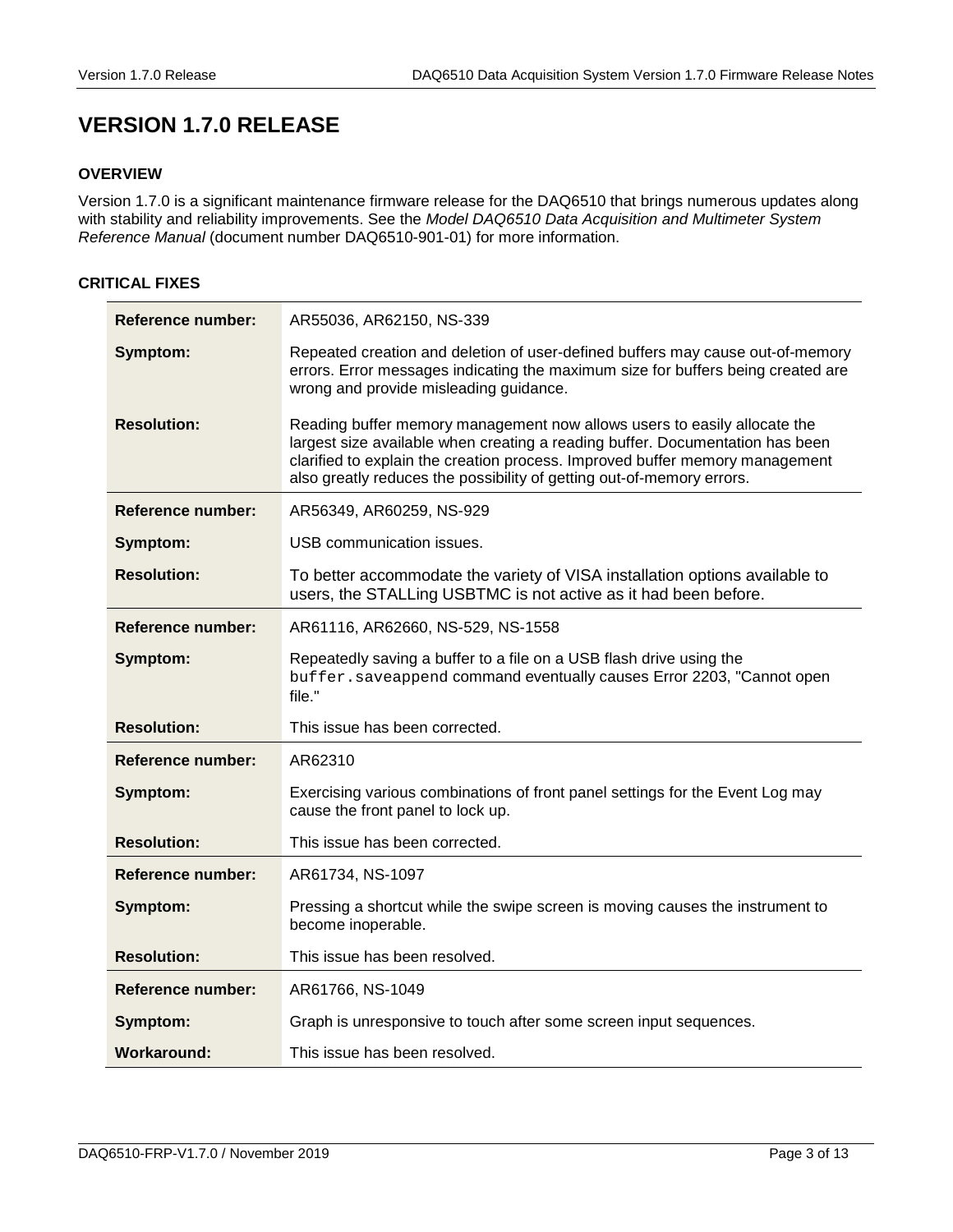| <b>Reference number:</b> | AR61773, NS-983                                                                                                                                                                                                                                                                       |
|--------------------------|---------------------------------------------------------------------------------------------------------------------------------------------------------------------------------------------------------------------------------------------------------------------------------------|
| Symptom:                 | Instrument unable to trigger over digital I/O in 2700 emulation mode.                                                                                                                                                                                                                 |
| <b>Resolution:</b>       | The instrument now properly triggers from either the accessory card digital I/O<br>pin 6 (Trigger In) or the BNC Trigger In.                                                                                                                                                          |
| Reference number:        | AR61925, NS-1108                                                                                                                                                                                                                                                                      |
| Symptom:                 | Manual scaling of histogram display does not work correctly.                                                                                                                                                                                                                          |
| <b>Resolution:</b>       | This issue has been resolved.                                                                                                                                                                                                                                                         |
| Reference number:        | AR62144, NS-879                                                                                                                                                                                                                                                                       |
| Symptom:                 | Touching the swipe screen while maximizing or minimizing the swipe screen may<br>cause the instrument to become inoperable.                                                                                                                                                           |
| <b>Resolution:</b>       | This issue has been resolved.                                                                                                                                                                                                                                                         |
| Reference number:        | AR62462, NS-1432                                                                                                                                                                                                                                                                      |
| Symptom:                 | Using the instrument with a 7708 card can result in a short circuit condition.                                                                                                                                                                                                        |
| <b>Resolution:</b>       | This issue has been resolved.                                                                                                                                                                                                                                                         |
| Reference number:        | AR62632, NS-647, NS-682, KS-2983                                                                                                                                                                                                                                                      |
| Symptom:                 | Fast continuous streaming of data (at rates > 50 kS/s) results in report of buffer<br>overrun condition.                                                                                                                                                                              |
| <b>Resolution:</b>       | Enhancements have been made in firmware to better support streaming to the<br>computer while using digitizing, however, hardware limitations are still present.<br>The KickStart software provides the framework and code to help the user achieve<br>50 kS/s runs for up to 5 hours. |
| Reference number:        | AR62869, NS-1771                                                                                                                                                                                                                                                                      |
| Symptom:                 | Instrument may slow down or become inoperable storing data to a USB flash<br>drive in scan mode.                                                                                                                                                                                      |
| <b>Resolution:</b>       | This issue has been resolved.                                                                                                                                                                                                                                                         |

#### <span id="page-3-0"></span>**KNOWN ISSUES**

| <b>Reference number:</b> | NS-1386                                                                                                                              |
|--------------------------|--------------------------------------------------------------------------------------------------------------------------------------|
| Symptom:                 | Errors and mis-aligned information may be displayed if you are using applications<br>designed for earlier versions of firmware       |
| Workaround:              | Download updated applications from the tek.com/keithley website and install<br>them on the instrument.                               |
| Reference number:        | AR62218, NS-1241                                                                                                                     |
| Symptom:                 | Rapidly changing the Quickset performance slider between medium and fast<br>settings can result in the slider becoming unresponsive. |
| Workaround:              | Switch to another screen and back to Quickset.                                                                                       |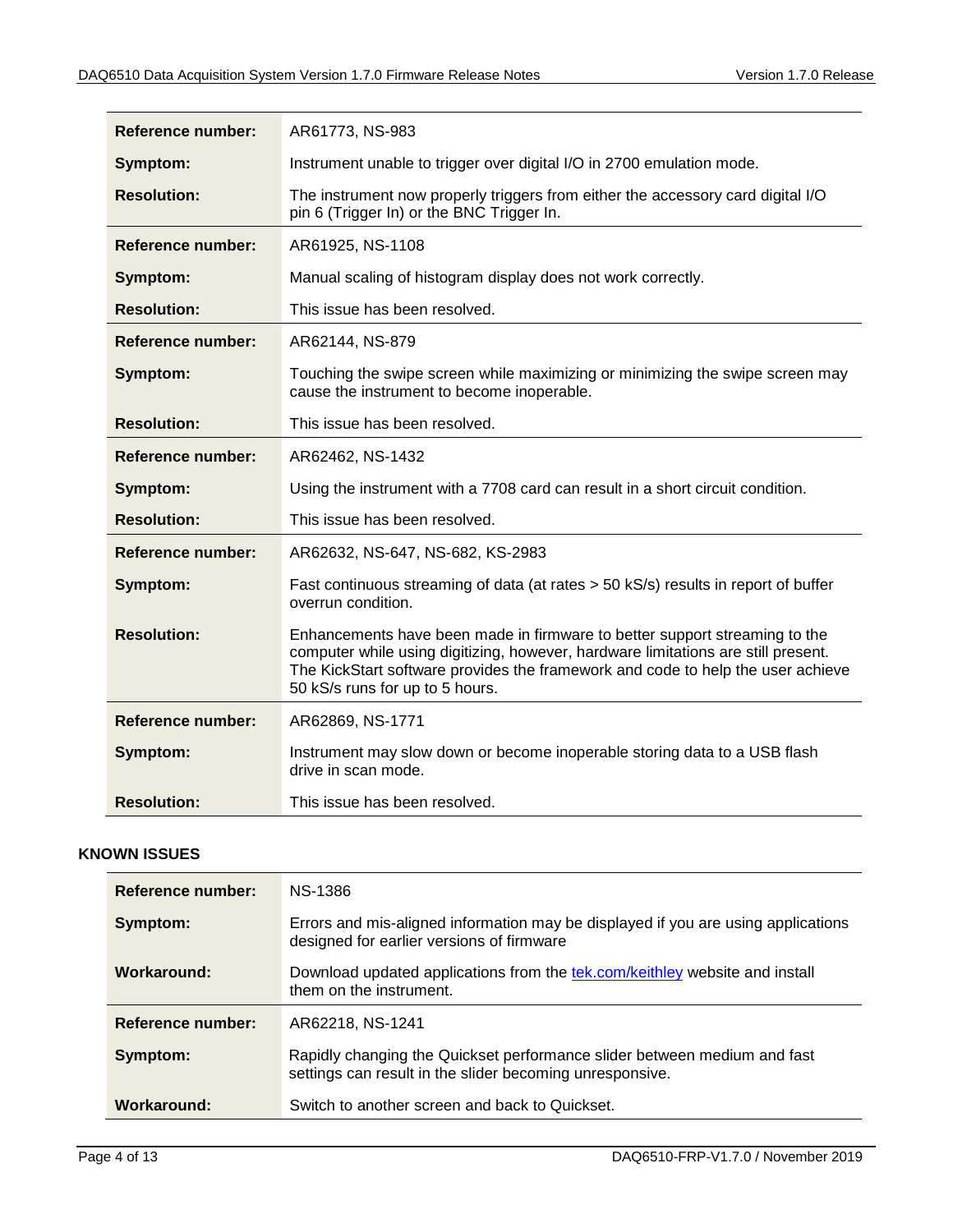#### <span id="page-4-0"></span>**ENHANCEMENTS**

| <b>Category</b> | <b>Reading buffers</b>                                                                                                                                                                     |
|-----------------|--------------------------------------------------------------------------------------------------------------------------------------------------------------------------------------------|
|                 | Reading buffer memory management now allows users to easily allocate the largest<br>$\bullet$<br>size available when creating a reading buffer.                                            |
|                 | Added a method to clear the active buffer by pressing the MENU $+$ EXIT keys.<br>$\bullet$                                                                                                 |
|                 | When selecting the active buffer, an option now exists to create a new user buffer.<br>$\bullet$                                                                                           |
|                 | Added the display.activebuffer TSP remote command and<br>$\bullet$<br>DISPlay: BUFFer: ACTive SCPI command to specify the active buffer for the<br>instrument using remote commands.       |
| <b>Category</b> | <b>Configuration lists</b>                                                                                                                                                                 |
|                 | Added the ability to use remote commands to store inactive measure function<br>$\bullet$<br>settings in a configuration list index.                                                        |
|                 | Added the ability to use remote commands to query or configure inactive measure<br>$\bullet$<br>function attributes.                                                                       |
|                 |                                                                                                                                                                                            |
| <b>Category</b> | <b>New commands and options</b>                                                                                                                                                            |
|                 | Added a method to automatically install any scripts to internal storage memory that<br>$\bullet$<br>reside in an autoinstall directory on the USB drive when inserted into the instrument. |
|                 | Added fs. * TSP commands for accessing and managing file system settings.<br>$\bullet$                                                                                                     |
|                 | Added remote commands to set continuous measurement.<br>$\bullet$                                                                                                                          |
|                 | Added an outside high and low limit option for scan monitor mode.<br>$\bullet$                                                                                                             |
| <b>Category</b> | Ease of use                                                                                                                                                                                |
|                 | Graph and Histogram settings are now shared for ease of viewing data between the<br>$\bullet$<br>two screens. Also added other graphing enhancements.                                      |
| <b>Category</b> | <b>General changes</b>                                                                                                                                                                     |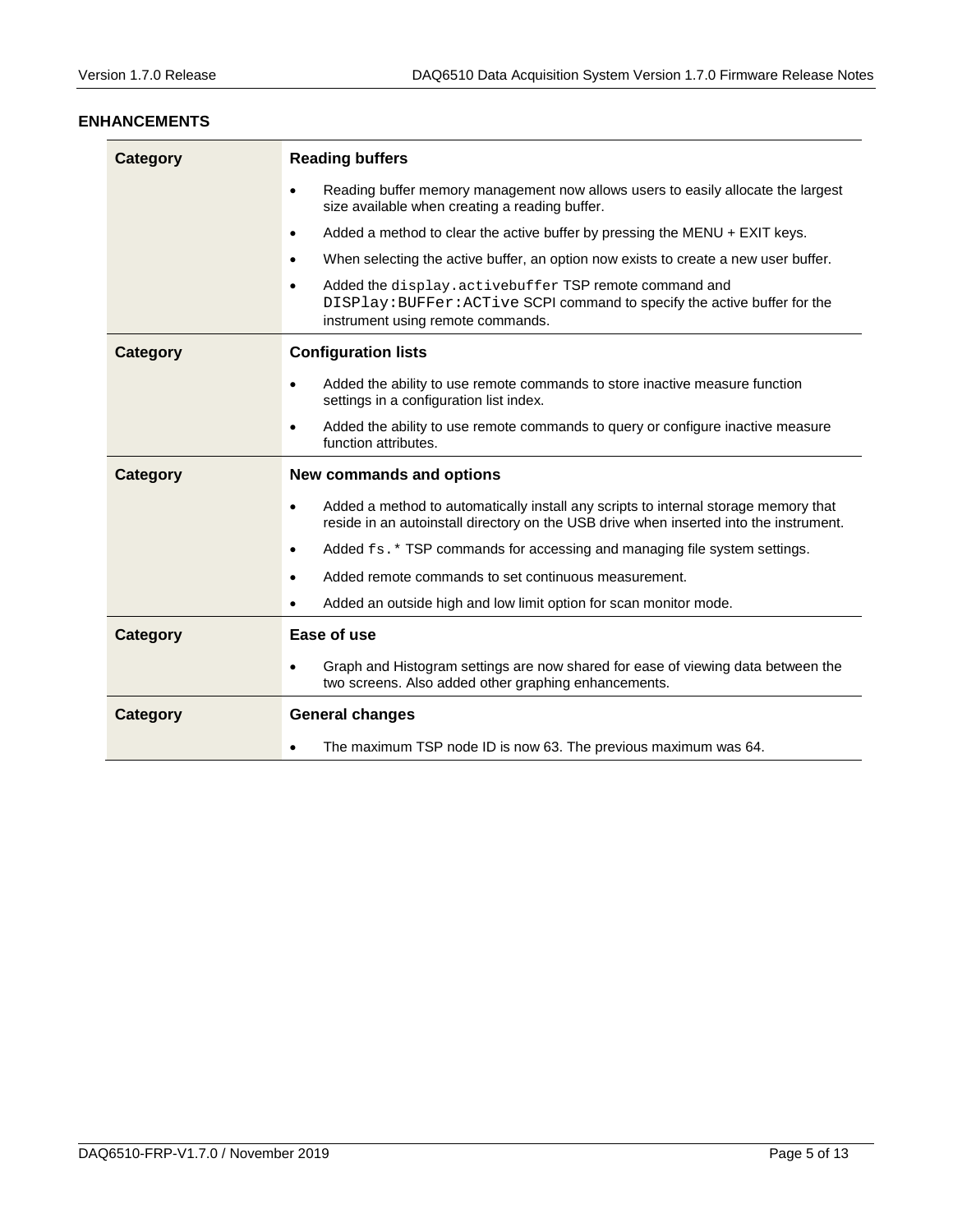#### <span id="page-5-1"></span><span id="page-5-0"></span>**OVERVIEW**

Version 1.0.04 is a maintenance release of the DAQ6510 firmware. This release includes one critical fix.

#### <span id="page-5-2"></span>**CRITICAL FIXES**

| Reference number:  | NS-1094                                                                                                                        |
|--------------------|--------------------------------------------------------------------------------------------------------------------------------|
| Symptom:           | Input overload protection triggered on one channel caused overflow readings on<br>subsequent channels during high-speed scans. |
| <b>Resolution:</b> | This issue has been corrected.                                                                                                 |

#### <span id="page-5-3"></span>**NONCRITICAL FIXES**

There were no noncritical fixes included in this release. See the "Critical fixes" sections for more information about release content.

#### <span id="page-5-4"></span>**ENHANCEMENTS**

There were no enhancements included in this release. See the "Critical fixes" sections for more information about release content.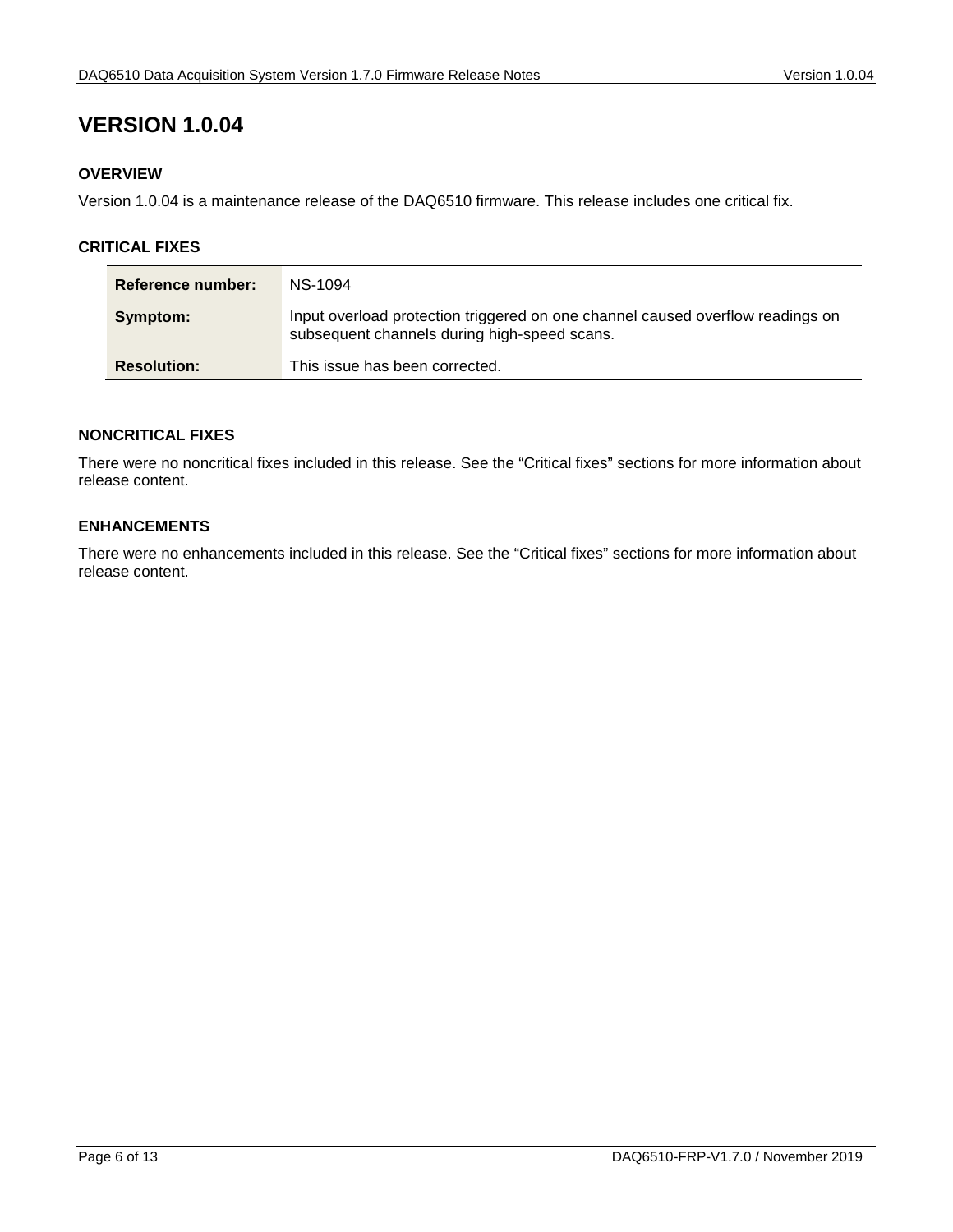#### <span id="page-6-1"></span><span id="page-6-0"></span>**OVERVIEW**

Version 1.0.03 is a maintenance release of the DAQ6510 firmware. This release includes one critical fix and several noncritical fixes.

#### <span id="page-6-2"></span>**CRITICAL FIXES**

| Reference number:  | NS-1122                                                                                                                                                                   |
|--------------------|---------------------------------------------------------------------------------------------------------------------------------------------------------------------------|
| Symptom:           | The instrument potentially performs make-before-break relay connections instead<br>of break-before-make for 7701, 7708, and 7709 cards when scanning certain<br>channels. |
| <b>Resolution:</b> | This issue has been corrected.                                                                                                                                            |

#### <span id="page-6-3"></span>**NONCRITICAL FIXES**

| Reference number:        | <b>NS-867</b>                                                                                                                                                                                                                                                |
|--------------------------|--------------------------------------------------------------------------------------------------------------------------------------------------------------------------------------------------------------------------------------------------------------|
| Symptom:                 | When the SCPI2700 or SCPI 2700 command set is selected, setting an aperture larger<br>than allowed by SCPI or TSP command set commands causes error -222, "Parameter<br>data out of range," to be generated.                                                 |
| <b>Resolution:</b>       | The instrument records and reports the selected aperture, but internally uses the largest<br>supported aperture.                                                                                                                                             |
| <b>Reference number:</b> | NS-929                                                                                                                                                                                                                                                       |
|                          | NS-1016                                                                                                                                                                                                                                                      |
| Symptom:                 | The instrument does not respond properly when using Keysight VISA in some<br>applications.                                                                                                                                                                   |
| <b>Resolution:</b>       | This issue has been corrected.                                                                                                                                                                                                                               |
| Reference number:        | <b>NS-983</b>                                                                                                                                                                                                                                                |
| Symptom:                 | When the SCPI2700 command set is selected, the instrument does not respond<br>to external triggers on pin 6 of the digital I/O connector on the KTTI-GPIB, KTTI-<br>RS232, or KTTI-TSP communication accessory. It does respond to the BNC<br>Trigger input. |
| <b>Resolution:</b>       | The instrument now properly triggers from either the communication accessory<br>digital I/O pin 6 Trigger In or the BNC Trigger In.                                                                                                                          |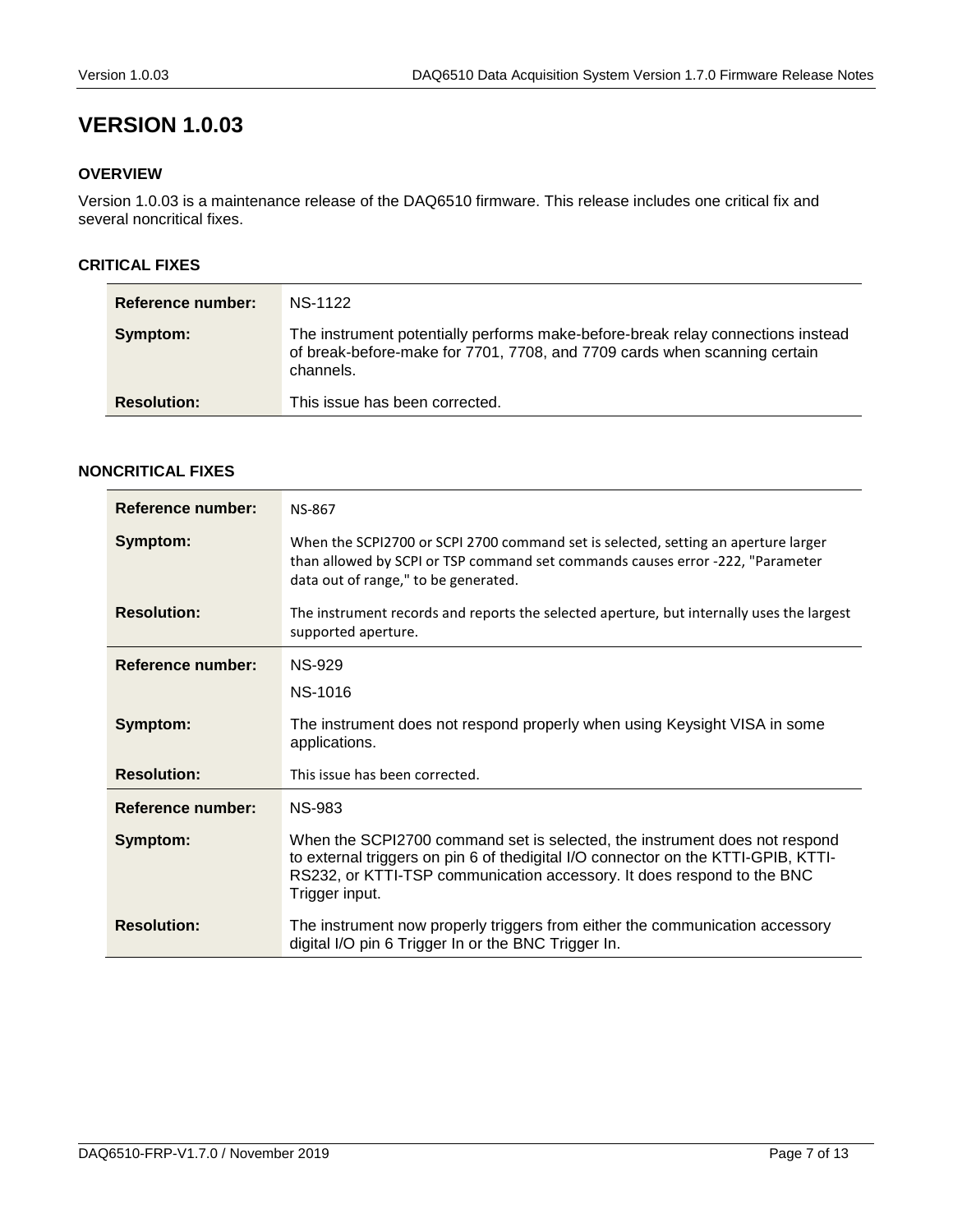| Reference number:  | NS-1153                                                                                                                                              |
|--------------------|------------------------------------------------------------------------------------------------------------------------------------------------------|
| Symptom:           | The instrument generates an error when specifying a channel list range that<br>spans more than one card. For example, "(@101:240)".                  |
| <b>Resolution:</b> | This issue has been corrected.                                                                                                                       |
| Reference number:  | NS-1162                                                                                                                                              |
| Symptom:           | When writing to the communication accessory digital I/O as an output port the 6<br>outputs transition at different times rather than simultaneously. |
| <b>Resolution:</b> | The issue has been corrected.                                                                                                                        |

#### <span id="page-7-0"></span>**ENHANCEMENTS**

There were no enhancements included in this release. See the "Critical fixes" and "Noncritical fixes" sections for more information about release content.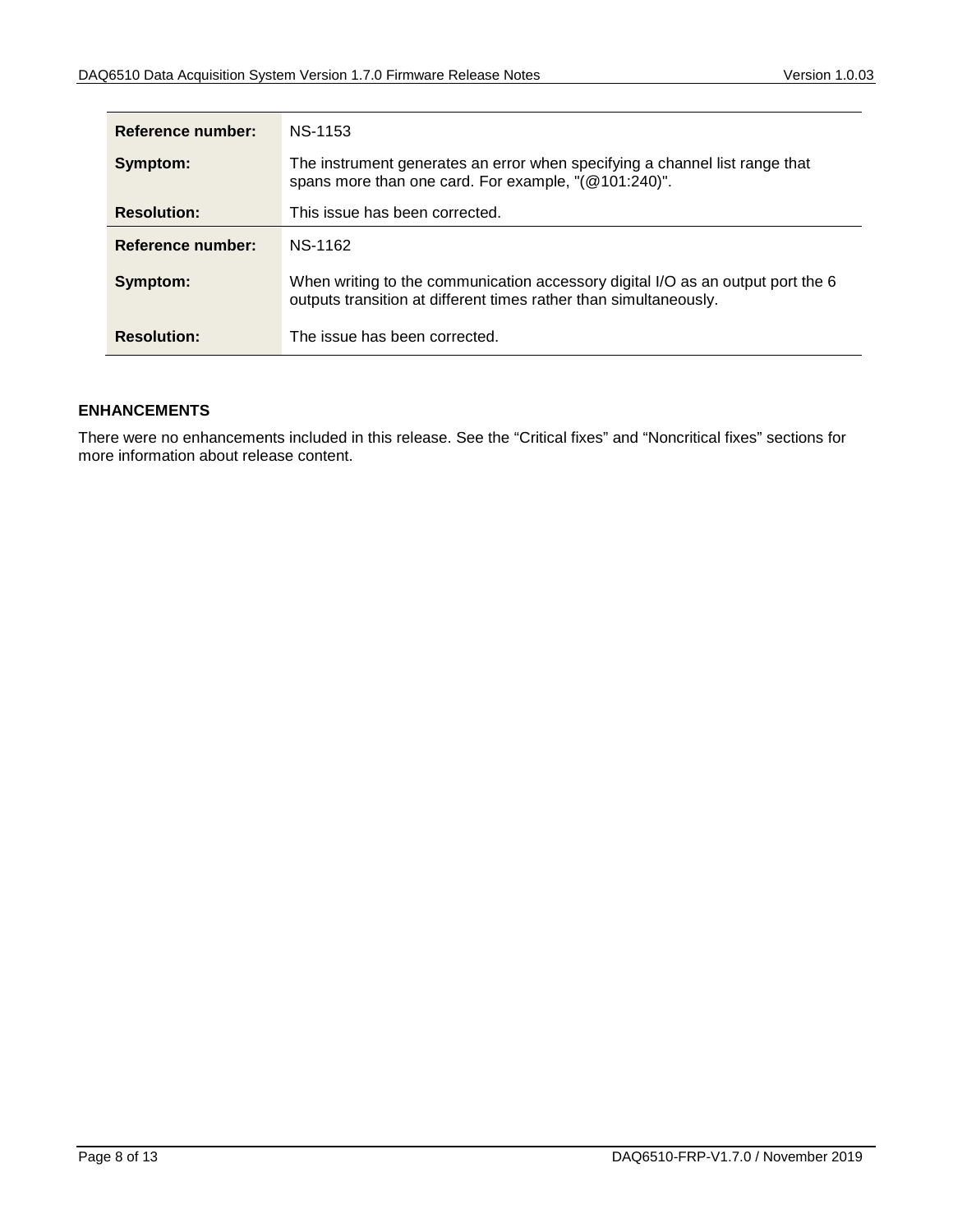#### <span id="page-8-1"></span><span id="page-8-0"></span>**OVERVIEW**

This Firmware Release is a result of changes to the internal production process. There were no issues or concerns that needed to be addressed in this release.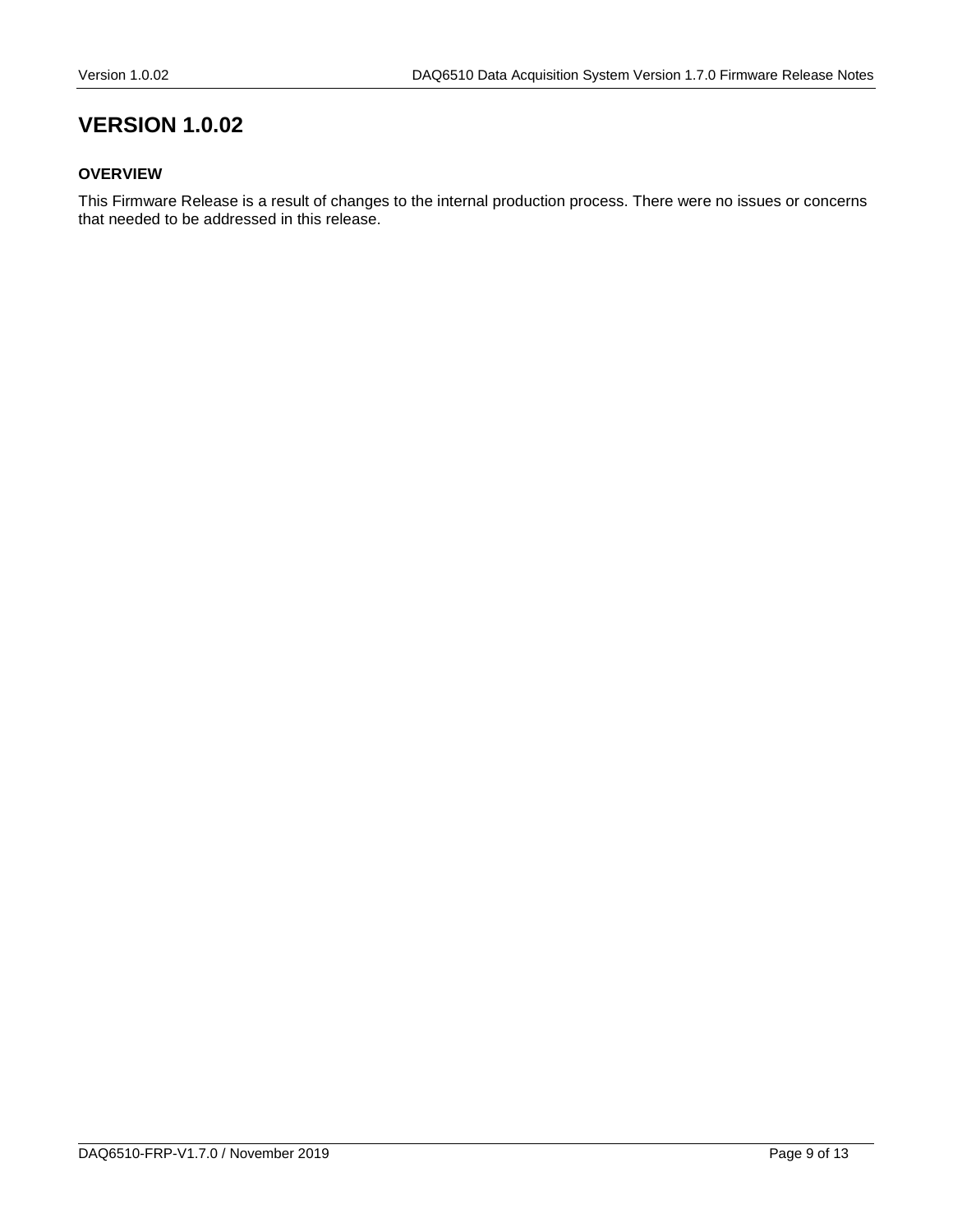#### <span id="page-9-1"></span><span id="page-9-0"></span>**OVERVIEW**

Version 1.0.01 is a maintenance release of the DAQ6510 firmware. This release includes two critical fixes and several noncritical fixes.

#### <span id="page-9-2"></span>**CRITICAL FIXES**

| <b>Reference number:</b> | NIHK-6215                                                                                                                                                                                                                                                                                                                                                                                                              |
|--------------------------|------------------------------------------------------------------------------------------------------------------------------------------------------------------------------------------------------------------------------------------------------------------------------------------------------------------------------------------------------------------------------------------------------------------------|
| Symptom:                 | In any emulation mode, a 4-wire reading may incorrectly return an overflow.                                                                                                                                                                                                                                                                                                                                            |
| <b>Resolution:</b>       | In all emulation modes, 4-wire readings return the correct reading.                                                                                                                                                                                                                                                                                                                                                    |
| Reference number:        | NIHK-6331                                                                                                                                                                                                                                                                                                                                                                                                              |
| Symptom:                 | Using the Keithley Model 7701, 7706, or 7708 to make measurements may result<br>in overflows and inaccuracies when, without opening all of the channels in<br>between, you make a 2-wire measurement followed by a 4-wire measurement or<br>a 4-wire measurement followed by a 2-wire measurement. A scan with both 2-<br>wire and 4-wire measurements may be inaccurate after the change-in-function<br>has occurred. |
|                          | A scan with a single function, either 2-wire or 4-wire measurements, would<br>contain accurate measurements. The USB interface may exhibit lockups when<br>used for extended periods.                                                                                                                                                                                                                                  |
| <b>Resolution:</b>       | The 7701, 7706, or 7708 now make accurate measurements for all combinations<br>of 2-wire and 4-wire measurements, whether in a scan, script, or from the display.                                                                                                                                                                                                                                                      |

### <span id="page-9-3"></span>**NONCRITICAL FIXES**

| Reference number:        | NIHK-4779                                                                                                                                                         |
|--------------------------|-------------------------------------------------------------------------------------------------------------------------------------------------------------------|
| Symptom:                 | The USB interface may exhibit lockups when used for extended periods.                                                                                             |
| <b>Resolution:</b>       | The USB interface has been changed to improve performance, status byte<br>responsiveness, and long-term reliability. There is no impact to VISA<br>compatibility. |
| <b>Reference number:</b> | NIHK-6176                                                                                                                                                         |
| Symptom:                 | Using the infinite count in a trigger model can yield unexpected results.                                                                                         |
| <b>Resolution:</b>       | The use of an infinite count in a trigger model has been improved and functions<br>as expected.                                                                   |
| <b>Reference number:</b> | NIHK-6183, NIHK-6204, NIHK-6211                                                                                                                                   |
| Symptom:                 | When the KTTI-GPIB card is installed and GPIB communications are used, the<br>SRQ line on the GPIB interface is not functional                                    |
| <b>Resolution:</b>       | The SRQ line is now properly driven on the GPIB interface.                                                                                                        |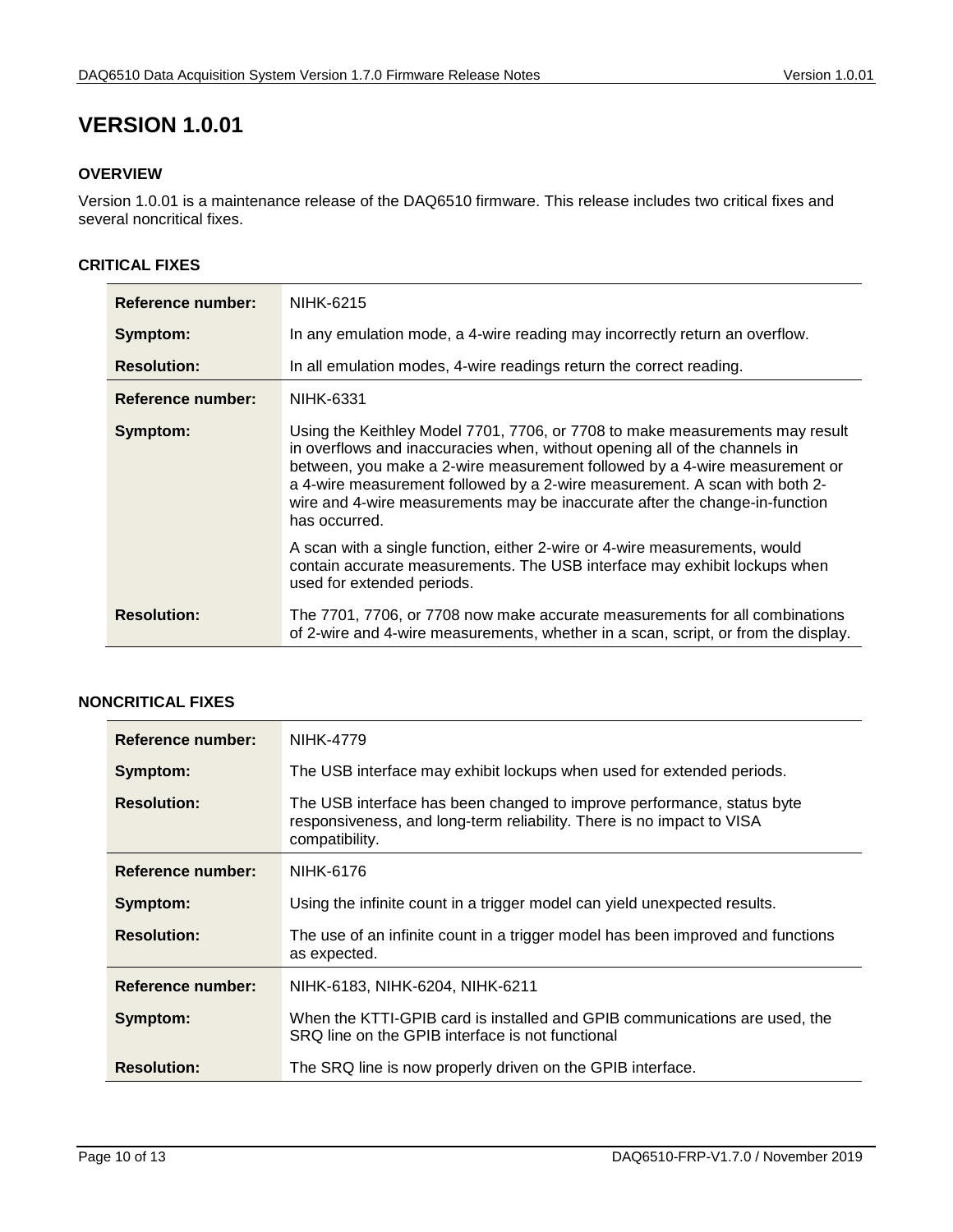| Reference number:        | <b>NIHK-6184</b>                                                                                                                                                                                                                                                                                                                                                                                                                                                                                                                                                                                                                                           |
|--------------------------|------------------------------------------------------------------------------------------------------------------------------------------------------------------------------------------------------------------------------------------------------------------------------------------------------------------------------------------------------------------------------------------------------------------------------------------------------------------------------------------------------------------------------------------------------------------------------------------------------------------------------------------------------------|
| Symptom:                 | Frequent switching using the FRONT/REAR TERMINALS switch may make the<br>instrument inoperable.                                                                                                                                                                                                                                                                                                                                                                                                                                                                                                                                                            |
| <b>Resolution:</b>       | The switching between front and rear terminals has been improved.                                                                                                                                                                                                                                                                                                                                                                                                                                                                                                                                                                                          |
| <b>Reference number:</b> | <b>NIHK-6242</b>                                                                                                                                                                                                                                                                                                                                                                                                                                                                                                                                                                                                                                           |
| Symptom:                 | When the instrument is emulating the Keithley Model 2700 the instrument uses a<br>different version of the moving average filter than the actual Keithley Model 2700<br>or 2701.                                                                                                                                                                                                                                                                                                                                                                                                                                                                           |
| <b>Resolution:</b>       | Emulation of the Keithley Model 2700 and 2701 now uses the same version of the<br>moving average filter as the original products. This type of filter is also available in<br>non-emulation modes under the name Hybrid Average filter. Channels do not<br>support the hybrid filter type.                                                                                                                                                                                                                                                                                                                                                                 |
|                          | A hybrid filter combines characteristics of the repeating and moving filter types. A<br>hybrid filter always averages an entire window of readings before returning the<br>requested filtered reading. If the window is empty when the first reading is<br>triggered, multiple readings are made to fill the window, after which the single<br>requested filtered reading is returned. This process may take longer than a single<br>reading. Once the window is filled, subsequent triggers make a single reading,<br>add it to the window, and return the single requested filtered reading. This<br>process will take the duration of a single reading. |
|                          | The TSP and SCPI commands for these filter-type options are<br>dmm.measure.filter.type = dmm.FILTER_HYBRID_AVG and<br>[SENSe[1]]: <function>:AVERage:TCONtrol:HYBRid.</function>                                                                                                                                                                                                                                                                                                                                                                                                                                                                           |
| <b>Reference number:</b> | <b>NIHK-3957</b>                                                                                                                                                                                                                                                                                                                                                                                                                                                                                                                                                                                                                                           |
| <b>Enhancement:</b>      | When the EXIT key is pressed, the previous screen becomes active. Previously,<br>the instrument returned to the menu screen.                                                                                                                                                                                                                                                                                                                                                                                                                                                                                                                               |
| <b>Reference number:</b> | <b>NIHK-5778</b>                                                                                                                                                                                                                                                                                                                                                                                                                                                                                                                                                                                                                                           |
| <b>Resolution:</b>       | The scan time for scans with a count greater than one and autoranged functions<br>has been improved. The instrument now retains the range learned from the first<br>scan iteration and uses it as a basis for delays and ranging on subsequent scans.<br>Previously, only worse case values were considered.                                                                                                                                                                                                                                                                                                                                               |
| <b>Reference number:</b> | <b>NIHK-6156</b>                                                                                                                                                                                                                                                                                                                                                                                                                                                                                                                                                                                                                                           |
| <b>Resolution:</b>       | SCPI commands were added to programmatically control the display's active<br>reading buffer and watch list. Additional documentation can be found in the latest<br>reference manual under the : DISPlay: WATch: CHANnels and<br>: DISPlay: BUFFer: ACTive commands.                                                                                                                                                                                                                                                                                                                                                                                        |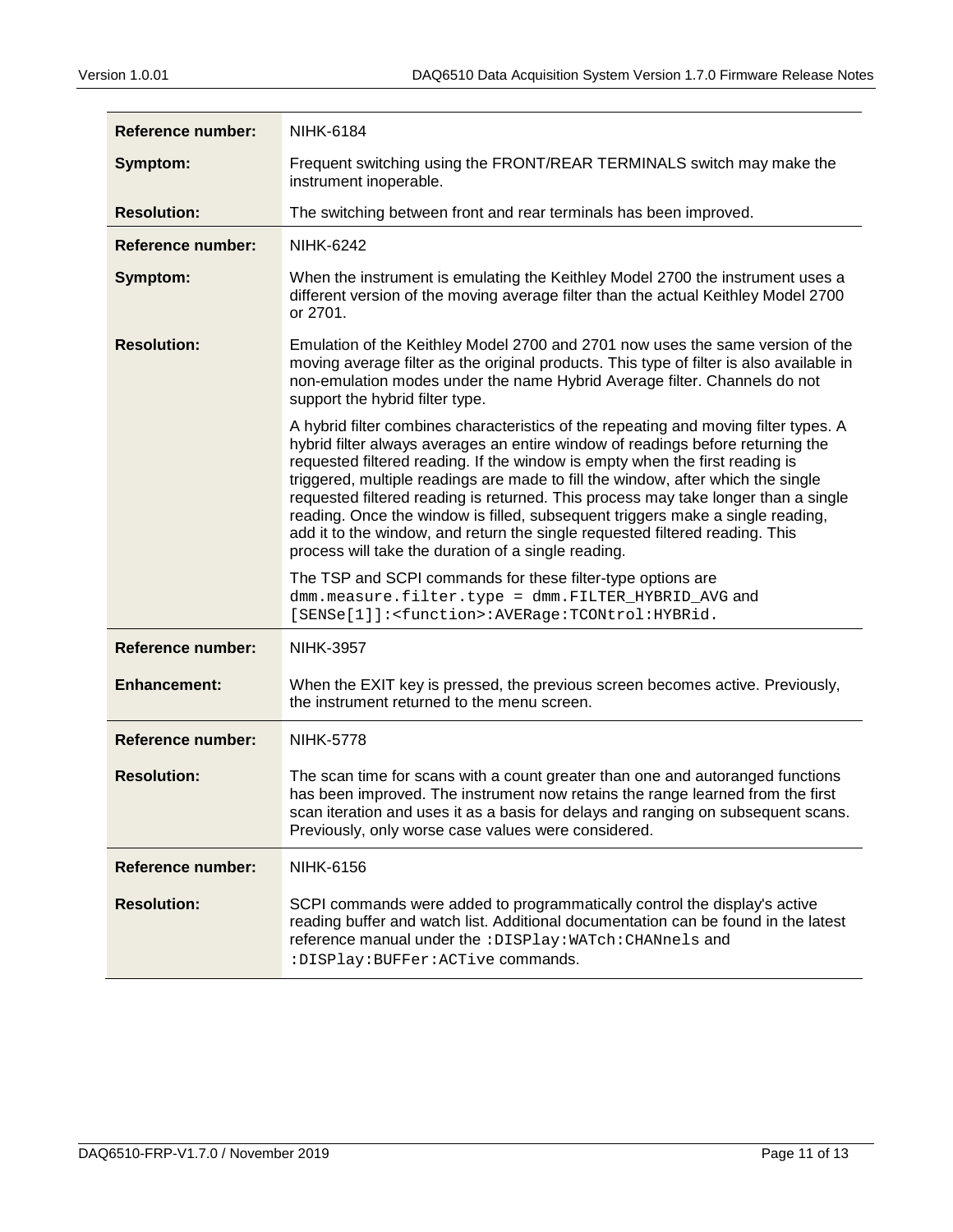| <b>Reference Number</b>  | <b>NIHK-6158</b>                                                                                                                                                                                                                                                                                                                                                                                                                                                                                                                                         |
|--------------------------|----------------------------------------------------------------------------------------------------------------------------------------------------------------------------------------------------------------------------------------------------------------------------------------------------------------------------------------------------------------------------------------------------------------------------------------------------------------------------------------------------------------------------------------------------------|
| <b>Enhancement</b>       | The Reset Popups button on the Event Log screen and Log Settings tab now<br>clears the error log of any suppressed warning popups. When a warning event<br>occurs, the user interface displays a popup. You can suppress the popup so that<br>subsequent warnings do not generate a popup. Previously, the suppression list<br>could not be cleared.                                                                                                                                                                                                     |
| <b>Reference number:</b> | <b>NIHK-6168</b>                                                                                                                                                                                                                                                                                                                                                                                                                                                                                                                                         |
| <b>Enhancement:</b>      | SCPI now allows the use of the dBm unit in a writable buffer. Additional<br>documentation can be found in the latest reference manual under the<br>: TRACE: WRITE: FORMAT command.                                                                                                                                                                                                                                                                                                                                                                       |
| <b>Reference number:</b> | NIHK-6171, NIHK-6172                                                                                                                                                                                                                                                                                                                                                                                                                                                                                                                                     |
| <b>Enhancement:</b>      | A moving average filter is no longer allowed as a filter type on a channel. The<br>moving average filter makes a reading, averages it with a previous set of<br>readings, and returns the result. This can yield unexpected results during a scan<br>because the averaged readings will not be sequential in time. To prevent<br>inadvertent errors, this option has been removed for channels. It is still available<br>for normal DMM usage.                                                                                                           |
| <b>Reference number:</b> | <b>NIHK-6195</b>                                                                                                                                                                                                                                                                                                                                                                                                                                                                                                                                         |
| <b>Enhancement:</b>      | The time taken to switch functions using the front panel has been reduced<br>substantially across all function.                                                                                                                                                                                                                                                                                                                                                                                                                                          |
| <b>Reference number:</b> | <b>NIHK-6213</b>                                                                                                                                                                                                                                                                                                                                                                                                                                                                                                                                         |
| <b>Enhancement:</b>      | All emulation modes now support a beeper for continuity and limits.                                                                                                                                                                                                                                                                                                                                                                                                                                                                                      |
| <b>Reference number:</b> | NIHK-6221, NIHK-6236                                                                                                                                                                                                                                                                                                                                                                                                                                                                                                                                     |
| <b>Enhancement:</b>      | The scan screen menu has been changed as follows. The command Create New<br>has been renamed to Create New List. Save has been renamed to Save System.<br>The functionality is the same. There are two additional menu entries. The first is<br>Reset Scan Settings, which clears the scan list and resets all settings associated<br>with a scan, but not DMM settings. The other is Reset System, which redirects<br>you to System Info and Management where the Reset button, which resets the<br>entire instrument to power-on defaults, is located. |
| Reference number:        | <b>NIHK-6258</b>                                                                                                                                                                                                                                                                                                                                                                                                                                                                                                                                         |
| <b>Enhancement:</b>      | TCP/IP communication speeds have been improved for short packets.                                                                                                                                                                                                                                                                                                                                                                                                                                                                                        |
| Reference number:        | <b>NIHK-6277</b>                                                                                                                                                                                                                                                                                                                                                                                                                                                                                                                                         |
| <b>Enhancement:</b>      | All emulation modes now support a beeper for continuity and limits.                                                                                                                                                                                                                                                                                                                                                                                                                                                                                      |